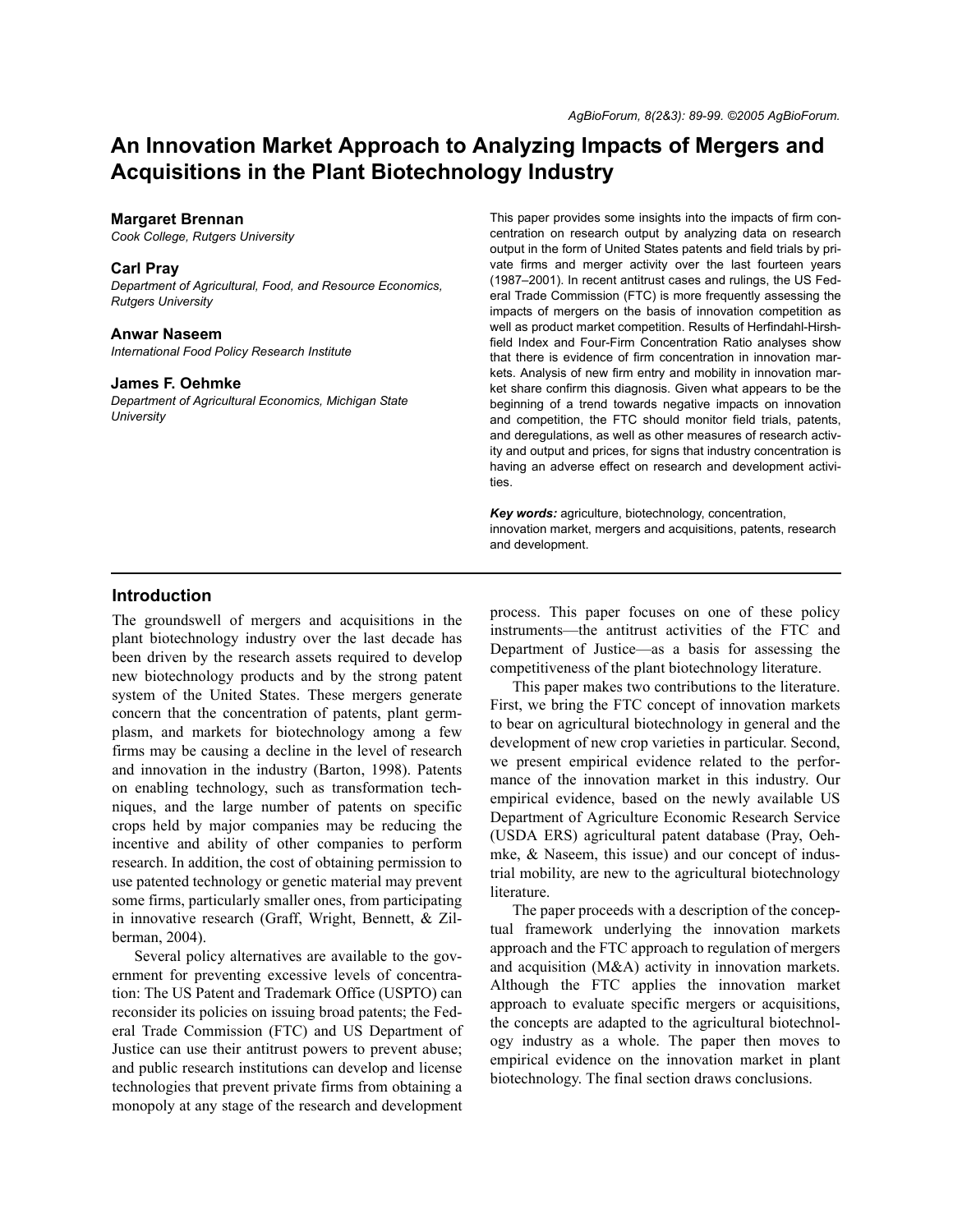# **Conceptual Framework**

Traditional analyses of concentration focus on market share and the ability of a company to manipulate price in an output market. The most commonly used merger models based on existing market shares result in a static analysis of competition in a particular industry (Dahdouh & Mongoven, 1996). This is an appropriate method of analysis in industries with homogeneous products that change little over time. Agricultural biotechnology does not produce a homogeneous product nor is the product the same over time—biotechnology is instead a dynamic industry characterized by large investments in research and development (R&D) in an attempt to differentiate products by developing a new and better product—herbicide-resistant crop varieties, for example. Indeed, pricing analyses such as those of Falck-Zepeda, Traxler, and Nelson (1998), Oehmke and Wolf (2004), or Kesan and Gallo (this issue) suggest that despite a near monopoly, herbicide-tolerant cotton and soybeans are priced so that farmers and/or consumers get the largest portions of the benefits from innovation. However, examinations of the output market reveal little about whether these prices are sufficient to assure that the industry generates a flow of socially beneficial innovations, or whether market leaders are engaged in other behavior that slows the development of competing innovations, for example creating barriers to engaging in R&D.

Innovation is a dynamic process and requires a dynamic analysis to capture adequately the future impacts of mergers and acquisitions. This has raised questions about the ability of the current system of antitrust analysis effectively to evaluate the impacts on innovation that these mergers and acquisitions may be having (Jorde, 1995). Antitrust agencies have recently begun to recognize that innovation warrants a more central role in antitrust analysis due to its crucial role in generating economic growth and in enhancing global competitiveness (Gilbert & Sunshine, 1995; Whalley, 1995).

In the past decade the FTC began to analyze the impacts of potentially noncompetitive R&D-based industries in terms of the innovation market—the market for new innovations in the industry—emphasizing the speed of developing, producing, and marketing improved products (US Federal Trade Commission [FTC], 1996). For example, the approval of Monsanto's purchase of DeKalb was conditional on Monsanto making available to competitors their patented technology on agrobacterium transformation of corn and their stock of corn germplasm that was obtained from their earlier purchase of Holden's Foundation Seed company (US Department of Justice [DOJ], 1998). To ignore the effects of a merger on innovation, in particular, would understate the importance of future competition (Scotchmer, 1991).

The concept of *innovation markets* was developed to deal with antitrust claims focused on R&D efforts and where the definition of a product market was not applicable (Gilbert & Sunshine, 1995; Starek, 1996). According to the FTC intellectual property licensing guidelines (US DOJ/FTC, 1995), an innovation market

consists of the research and development directed to particular new or improved goods or processes, and the close substitutes for that research and development. The close substitutes are research and development efforts, technologies, and goods that significantly constrain the exercise of market power with respect to the relevant research and development, for example by limiting the ability and incentive of a hypothetical monopolist to retard the pace of research and development. (§3.2.3¶2)

Innovation markets analyses measure the level of innovation competition that is occurring and are analogous to the product market analyses that are used in antitrust analysis to measure price and other competitive variables. Innovation market analysis takes a forward-looking perspective and recognizes the possibility that future competition can be harmed by mergers that result in a reduction in R&D activities (Dahdouh & Mongoven, 1996).

Innovation markets are delineated only when the capability to engage in relevant R&D can be associated with specialized assets or characteristics of specific firms (US DOJ/FTC, 1995). In addition, they are characterized by several key features: There are no products yet in existence; there are very small numbers of R&D programs; and high entry barriers preclude reliance on easy entry to remedy a likely reduction in innovation competition (FTC, 1996). Research and development activities in the plant biotech industry provide an excellent example of the definition of innovation markets.

Antitrust guidance on assessing possible anticompetitive reductions of innovation competition is still evolving. In the National Cooperative Research Act (NCRA) of 1984, Congress directed that registered ventures be reviewed for their "effects on competition in properly defined, relevant, research, development, product, pro-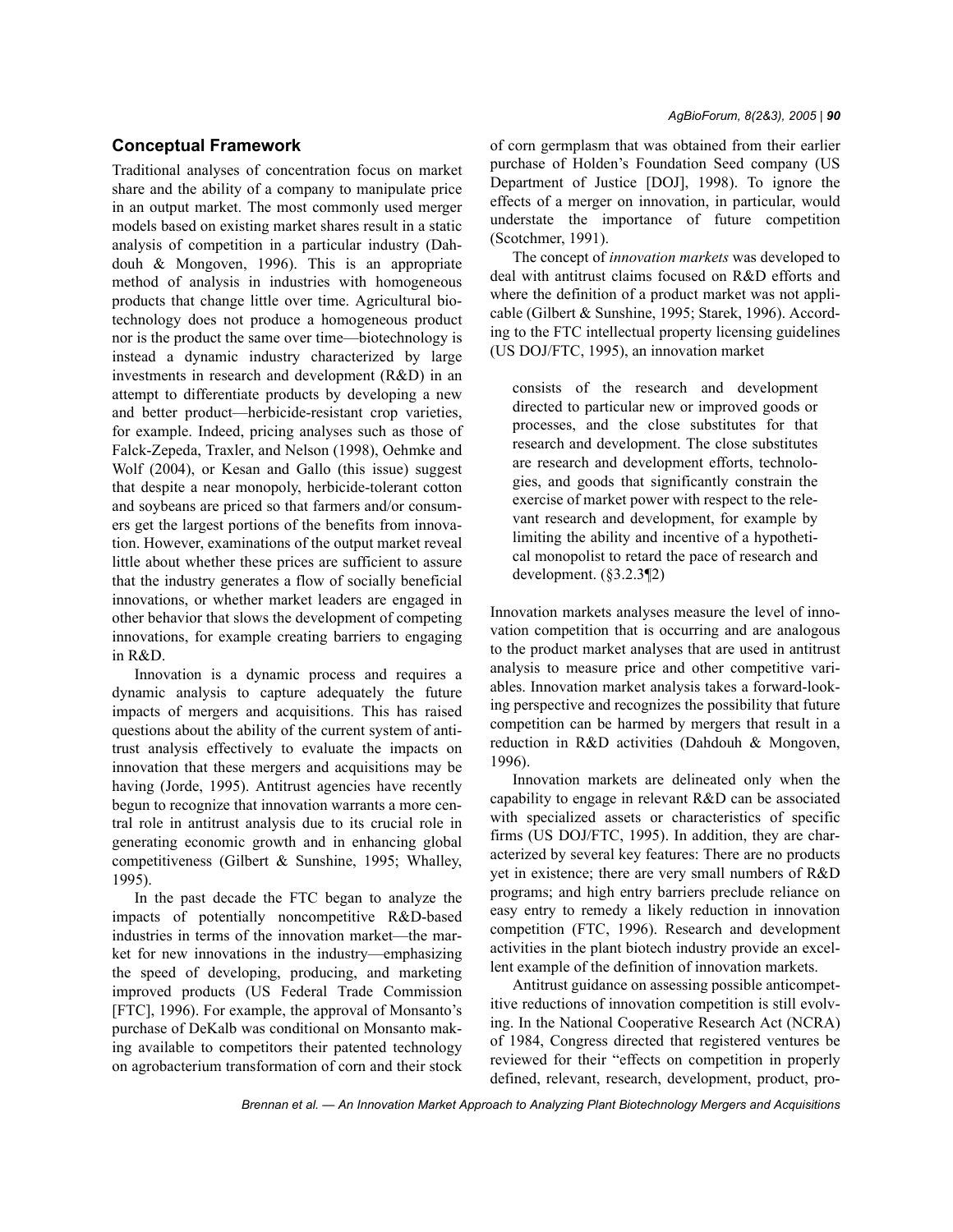cess, and service markets. Competition is as important in R&D as it is in any other commercial endeavor" (National Cooperative Research and Production Act, 1993). The FTC and Department of Justice have provided guidelines regarding the assessment of innovation issues only with regard to licensing agreements and their treatment under the FTC and Sherman Acts (US DOJ/FTC, 1995). The 1992 Horizontal Merger Guidelines (FTC, 1992) provide direction in assessing whether a proposed merger is likely to create, enhance, or facilitate the exercise of market power, but no one has fully specified how those guidelines could be used in assessing the likelihood that a merger or acquisition will reduce innovation below "competitive levels" and thereby violate Section 7 of the Clayton Act (FTC, 1996).

The FTC's criteria for taking action under the innovation markets concept is to look at the impact of a merger on R&D activities of competitors of the merged firm, the impact of the firm's own in-house R&D, and the ability of new firms to enter the market. Along the same lines, Gilbert and Sunshine<sup>1</sup> (1995) state that an analysis of the effects of a change in market structure on innovation involves answering the following three questions: First, does the merged firm have the ability to decrease total market investment in R&D? This is analogous to the determination of a merged firm's share of the relevant market in a horizontal product merger. Second, does the new combination have the incentive to reduce innovative effort? The ability to reduce significantly the total amount of R&D does not mean that a merged firm has the incentive to reduce innovation. Ex post econometric studies of mergers and acquisitions in US industry find that R&D typically declines immediately after a merger (Ravenscraft & Scherer, 1987). Finally, does the merger have any consequences for the efficiency of R&D expenditure?

In this paper, we focus on the first two issues, at the industry level. That is, for the first question we examine the degree of concentration at the industry level and whether this concentration provides market leaders with the ability to decrease total industry R&D activity. We also examine whether recent merger and acquisition (M&A) activity in the plant biotechnology industry leads to an industry structure that undermines the incentives for innovation.

# **Empirical Analysis of the Crop Biotechnology Innovation Market**

## *Methodology*

In this section we use US field trial and patent data for private firms to evaluate the impacts of industry concentration on innovation in the plant biotech industry. (See Pray, Oehmke, & Naseem, in this issue, for a discussion of the advantages and disadvantages of various datasets.) An analysis of concentration in the industry is conducted using two standard measures: the *Herfindahl-Hirshfield Index* (HHI) and the *Four-Firm Concentration Ratio* (CR-4). Each of these measures is based on the assumption that market power is related to market share—in this case market share being the proportion of patents owned or field trials conducted by a firm. The HHI yields a better reflection of anticompetitive impacts and is more comprehensive than concentration ratios. (See Rhoades, 1995, for a discussion of the HHI and Lopez, Azzam, & Lirón-España, 1997, for an application to agricultural industries.)

The field trial data is further evaluated to provide information that may be useful in testing the more common theories and hypotheses about the impact of concentration on ease of entry into the market; research output of merged firms, smaller firms, and the industry as a whole. It is also subjected to a mobility test, with mobility occurring when one firm increases its market share at the expense of other firms. This measure is developed in more detail below.

# *Concentration in the Innovation Market*

The field trial data indicates a trend in concentration in innovation markets over time. Figure 1 shows that the concentration of research as measured by share of the top four firms increased, with Monsanto clearly the driving force behind the increases. After 1994, concentration went up and the number of firms conducting research declined until 1996. 1996–2002 saw a slight increase in the total number of firms conducting research, accompanied by an even greater increase in research concentration by the top four firms.

HHIs were calculated from the field trial data, without and with correcting the data for M&A activity. The postmerger HHIs were calculated using data on all mergers that took place in each year (Table 1 and Figure

*<sup>1.</sup> At the time this article was written, Gilbert was Deputy Assistant Attorney General for Economics and Sunshine was Deputy Assistant Attorney General for Mergers in the US Department of Justice Antitrust Division.*

*Brennan et al. — An Innovation Market Approach to Analyzing Plant Biotechnology Mergers and Acquisitions*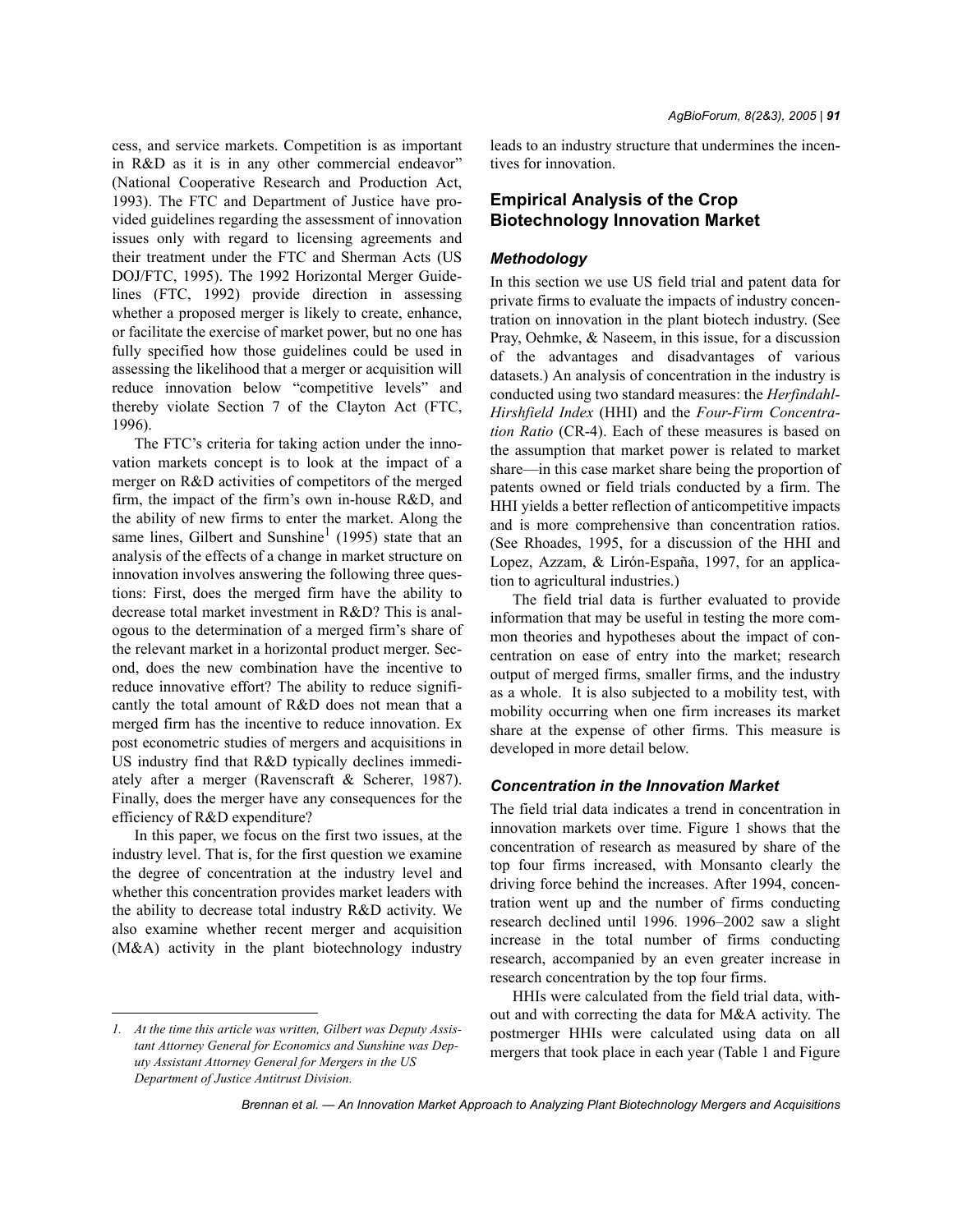

**Figure 1. Concentration of field trial activity and number of firms, 1988–2002.** *Note. Data from USDA APHIS (2002).*

| Table 1. Analysis of market concentration in field trials. |  |
|------------------------------------------------------------|--|
|------------------------------------------------------------|--|

| Year | CR-4 <sup>a</sup> (postmerger) | <b>HHI<sup>b</sup></b> (premerger) | HHI <sup>b</sup> (postmerger) | <b>Number of mergers</b> | <b>Number of firms</b> |
|------|--------------------------------|------------------------------------|-------------------------------|--------------------------|------------------------|
| 1988 | 87%                            | 2444                               | 2444                          | 0                        | 6                      |
| 1989 | 85%                            | 2840                               | 2840                          |                          | 8                      |
| 1990 | 82%                            | 2387                               | 2387                          |                          | 11                     |
| 1991 | 63%                            | 1235                               | 1240                          | 0                        | 19                     |
| 1992 | 70%                            | 1639                               | 1645                          | 0                        | 21                     |
| 1993 | 64%                            | 1632                               | 1635                          | 0                        | 32                     |
| 1994 | 67%                            | 1517                               | 1521                          | 2                        | 39                     |
| 1995 | 63%                            | 1143                               | 1310                          | 3                        | 36                     |
| 1996 | 69%                            | 894                                | 1290                          | 7                        | 37                     |
| 1997 | 71%                            | 1327                               | 1862                          | 5                        | 35                     |
| 1998 | 79%                            | 1608                               | 2182                          | 4                        | 29                     |
| 1999 | 78%                            | 2954                               | 3405                          | 5                        | 33                     |
| 2000 | 79%                            | 3575                               | 3948                          | 7                        | 36                     |
| 2001 | 80%                            | 4453                               | 4828                          | 3                        | 34                     |

*Note. Data from USDA APHIS (2002).*

*a CR-4 = four-firm concentration ratio.*

*b HHI = Herfindahl-Hirschman index.*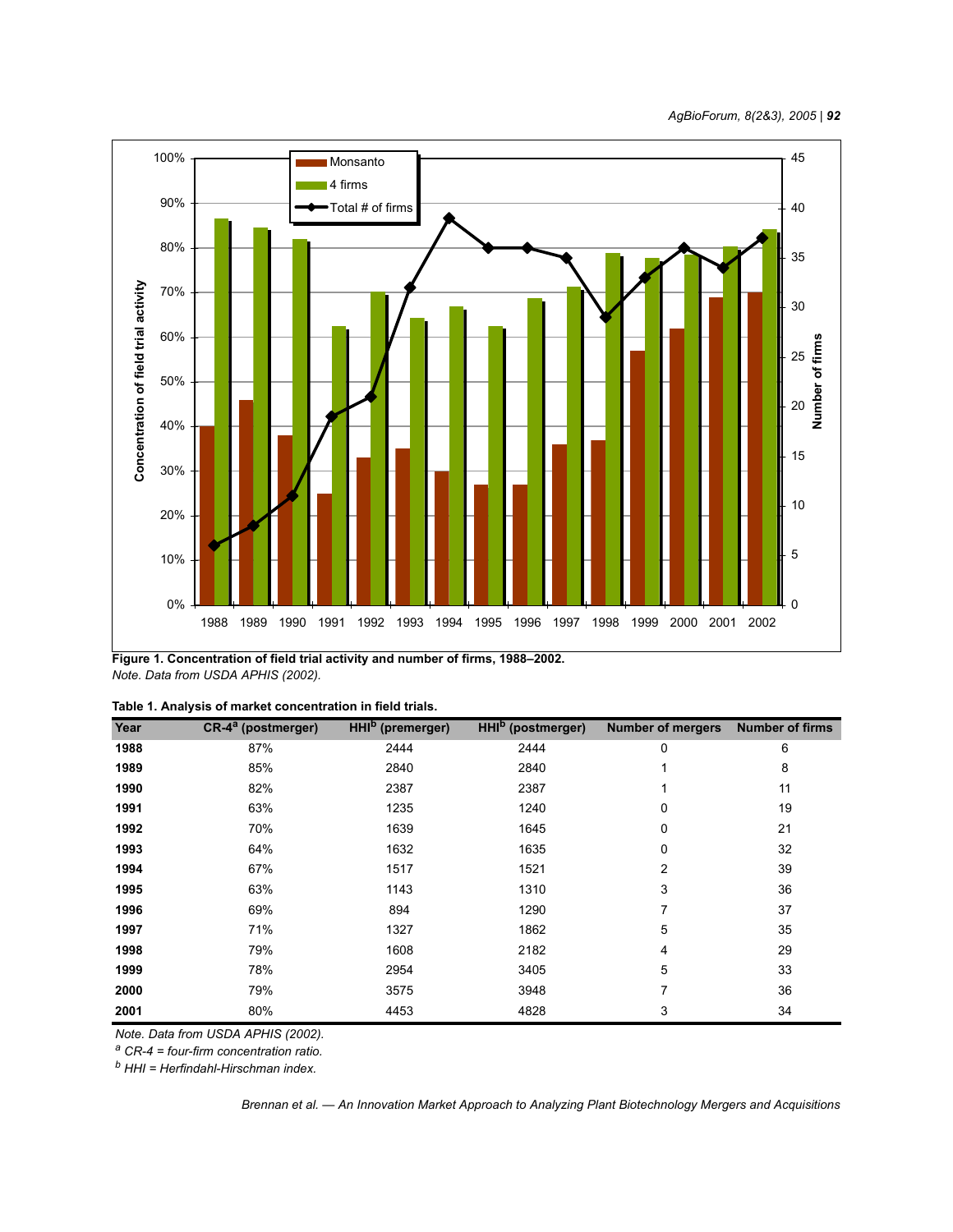2). Thus, the indices may be particularly high, because this calculation is usually conducted looking at the merger activity of just one firm. During the late 1980s and early 1990s, field trials in the industry were highly concentrated among a few firms, with CR-4s exceeding 60% (in some years over 80%) and HHIs exceeding 1800. During the mid-90s, these indicators dropped into a moderately concentrated range. It was during that time that increases in merger and acquisition activity were accompanied by increases in new firms entering the market. Indicators for the last few years of this decade reveal a dramatic increase in concentration. The CR-4 increased to 80% and the (postmerger) HHI increased to 4828.



*Note. Data from USDA APHIS (2002).*

For most industries, a change in the HHI (based on shares of market sales and number of firms) of more than 50 points due to a merger is sufficient to raise the curiosity of regulators (Pilloff & Rhoades, 2002). The data presented in Table 1 show changes greater than 50 points for 1995 and every year thereafter, although it should be noted that these changes are cumulative over a number of M&A events. Oehmke and Wolf (2003) show that in some cases different firms are using the same genetic event (e.g., *Cry* gene) and present a GR-4 measure that is comparable to the CR-4 but takes into account ownership of the underlying intellectual property. Their finding from the GR-4 is that the industry is even more concentrated than indicated by the CR-4 measure.

An analysis of patents provides additional evidence of concentration of research assets. Figure 3 shows changes in patent ownership resulting from mergers, acquisitions and divestitures in the agricultural biotechnology industry from 1988–2000 (USDA ERS, 2004). The large numbers of mergers and acquisitions have resulted in an increase in concentration in patent ownership. When M&As are taken into account, the top 10 patent assignees controlled over half of agricultural biotech patents issued through 2000. If acquisitions were not taken into account, the top 10 patent assignees as designated on the original patents would have controlled only about one third of the agricultural biotech patents (USDA ERS, 2004).

To measure the impact of mergers on the research activities of merging firms, we compare the number of patents held by the top four firms to the number they would have held if there were no M&A activity (*ceteris paribus*). Figure 4 shows the number of patents held by the top four firms before and after mergers. In patents, the top four firms over the last ten years have consistently included Monsanto, Pioneer, Novartis, and DuPont. Since 1997, the number of patents held by merged firms increased dramatically, so that by 1999 the top four firms held almost 49% of the agricultural biotech patents. The upward trend in both lines suggests that most of this increased concentration would have occurred had the M&A activity not occurred, although it is possible that in the absence of M&A activity, other firms might have been more active in research and patenting.

Patents on key transformation technologies for grains are held by three firms: DuPont, Monsanto, and Syngenta. DuPont controls the gene-gun technology through an exclusive license. Monsanto and Syngenta hold key patents on the use of *agrobacterium* for transforming crops, but the FTC forced Monsanto to give control of one *agrobacterium* method for transforming corn to the University of California at Berkeley. Monsanto also controls the 35S promoter, which has proved critical in some technologies such as herbicide resistance (Charles, 2002). Patents on the most important genes for insect resistance (Bt) at first blush do not appear to be very concentrated. Jenkins (1998), relying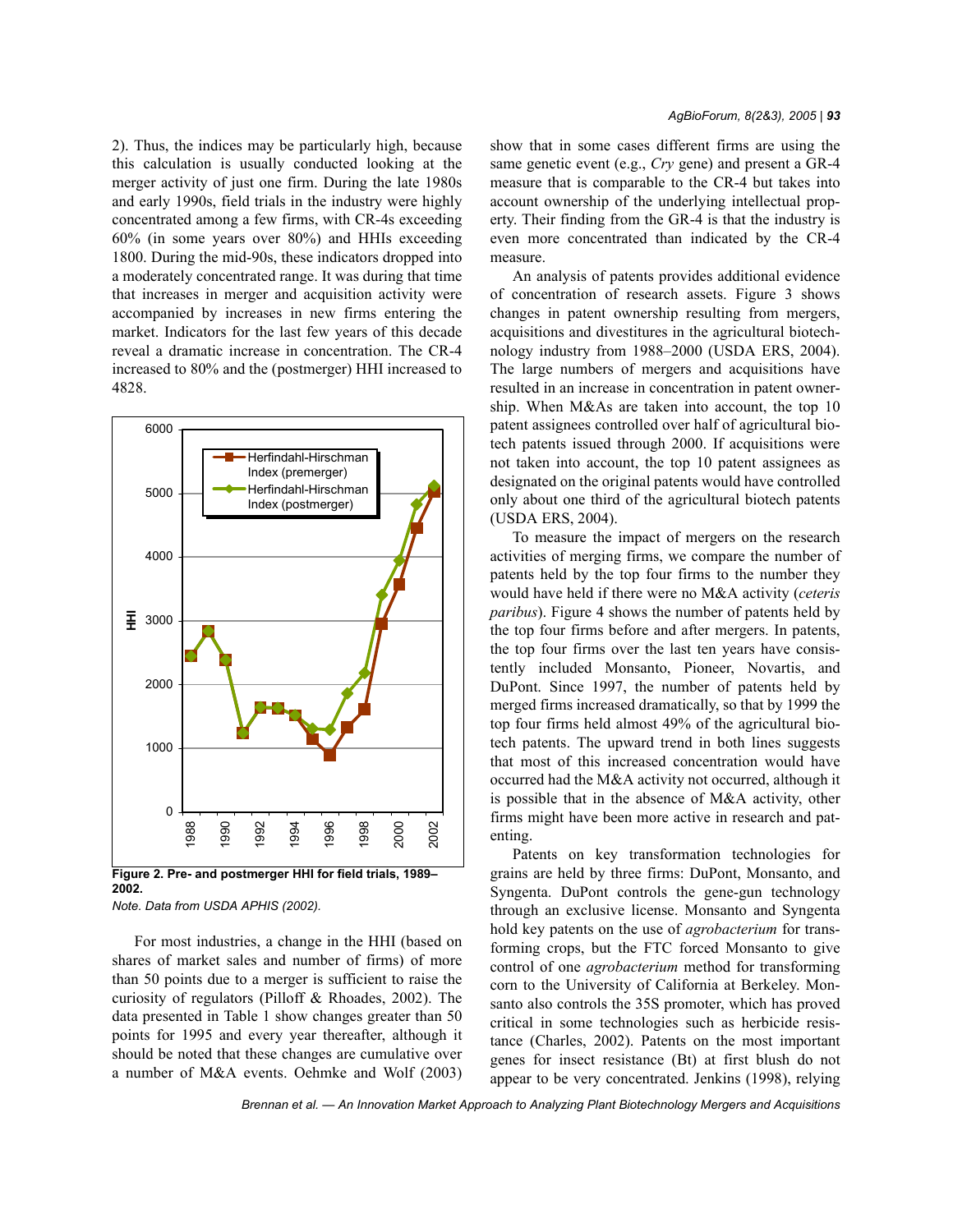

**Figure 3. Overall concentration of ownership of agricultural biotechnology patents.**



**four firms, 1988–1999.** *Note. Data from USDA ERS (2004).*

on the Derwent Biotechnology Abstracts, found that the top four firms controlled 39% of Bt patents, and the top firm, Dow, controlled 20% of the Bt patents. However, not all *Cry* genes from Bt control the same kinds of insects, nor do they provide the same degree of control. A relatively small number of *Cry* genes are actually used in current insect-resistant crops, with anecdotal evidence of control by the major firms. Further analysis of the patent dataset is needed to determine if there are a few *Cry* genes that are critical for insect resistance, and whether these genes are controlled by the major biotechnology companies.

Figure 5 shows the evolution of enabling technology patents and other agricultural biotechnology patents from 1970 to 2000. In the early 1990s through 1995, there was a dramatic increase in patent applications for enabling technologies. It is difficult to determine the true level of patent activity after that time due to the nature of the data set because many patents were still pending. The pattern of other agricultural biotechnology patents mirrors that of enabling technology patents, peaking in 1995 and declining to a 1999 level of about 15% of the peak level. It is unclear whether there was a decline in inventive activity due to the delays in granting patents; if there was a decline, it is unclear how much of it was due to an inability to access the necessary enabling technologies for commercial production.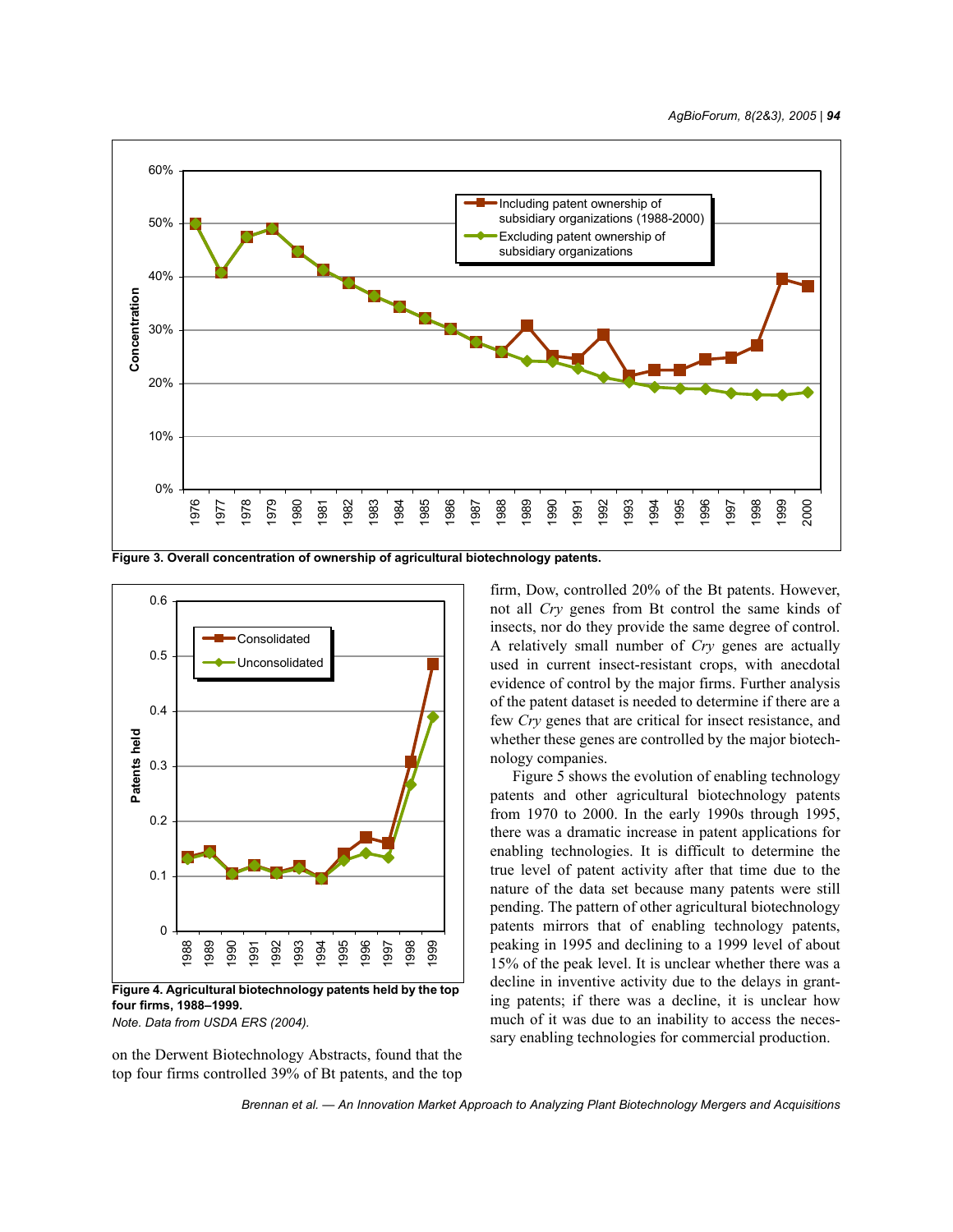

**Figure 5. Total and enabling-technology agricultural biotechnology patents, 1970–2000.** *Note. Data from USDA ERS (2004).*

## *New Firm Entry into the Innovation Market*

The number of new firms entering an industry is an important measure of whether there are important barriers to entry, such as too much concentration or lack of access to patented technology. The number of new firms (i.e., firms that have never before conducted a field trial) receiving permits and notifications to conduct field trials is shown in Figure 6. In the late 1980s and early 1990s, the number of new firms conducting field trials slowly increased from two in 1987 to a peak of 11 in 1994. 1995 saw a drop to six firms followed by an increase to 10 firms in the following two years. 1998 again showed a drop to five firms—the lowest level since 1990. 2000–2002 showed a dramatic increase in the number of new firms participating in field trials. By 2002, the number of new firms receiving permits and notifications doubled the 1995 figure. Oehmke, Wolf, and Raper (2005) model this as cyclical industry evolution.

## *Mobility in the Innovation Market*

Mobility is a measure of changes in firm leadership in an industry. Changes in leadership can occur when an existing firm takes market share from another or when a new firm enters the market and captures significant market share (often on the basis of an innovative product). Simply looking at concentration ratios will not reveal this change in market leadership. For example, when IBM was selling its operating system for the first generation of personal computers, it had essentially the entire



**Figure 6. Number of new firms participating in US field trials, 1987–2002.**

*Note. Data from USDA APHIS (2002).*

market. Microsoft is now the dominant firm in personal computer operating systems, and except for a scattering of Apple (which is phasing out its operating system) and Linux users, Microsoft has essentially the entire market. An examination of simple concentration ratios will not reveal this change in market leadership; an examination of the mobility index will.

To construct the mobility index, let  $m_{i,t}$  denote the share of firm *i* at time *t*. We are interested in the change in market shares over time. Because the market shares sum to one, simply adding the changes across firms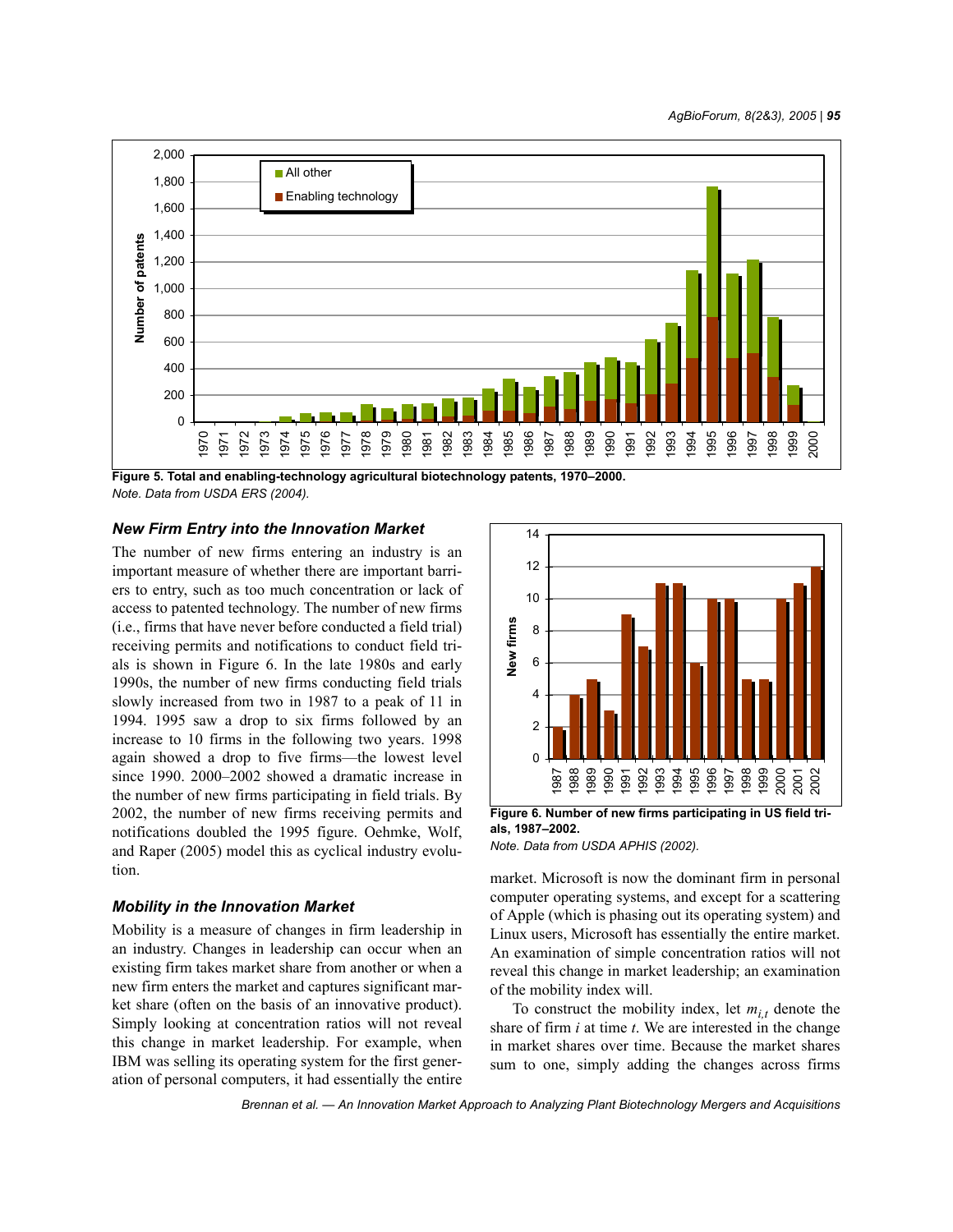

**Figure 7. Mobility index for plant agricultural biotechnology industry, patent data, 1988–1999.** *Note. Data from USDA ERS (2004).*

reveals nothing. Consequently we define the mobility index to be

$$
M_{t} \equiv \sum_{i} (m_{i, t} - m_{i, t-1})^{2}.
$$
 (1)

(Cable, 1997, provides a useful discussion of the construction and application of the mobility index.) The mobility index takes on values from zero (when there is no change in any firm's share) to two (when one monopolist is replaced by another). We apply the mobility index to patent data, calculating share as the proportion of all patents approved in year *t* that are owned by firm *i* (i.e.,  $m_{i,t} \equiv n_{i,t} / \sum (n_{i,t})$ ;  $n_{i,t}$  is the number of patents approved in year *t* that are owned by firm *i*).

Figure 7 shows the mobility index in the agricultural biotechnology innovation market. The mobility index shows a marked upturn after 1997. However, the magnitude of the values is so small that even this upturn is insufficient to generate any meaningful level of mobility. In other words, using patent counts, there is no indication that different or new firms are stepping in to provide new leadership in the innovation market. Coupled with the evidence on declining patent numbers over the late 1990s, this raises questions about the rate of invention in the crop biotechnology industry.

Figure 8 shows the mobility index for the five major genetically modified crops in the United States, based on field trial numbers and shares. Until 1994 there was quite a bit of mobility in each crop. Since 1997 there has been relatively little mobility in any crop, with the exception of potato in 2001. The timing of this decline in mobility—coincident with the high M&A activity in the industry—suggests that the M&A activity has acted to limit changes in innovation industry leadership. Whether this limiting effect is a characteristic of stability or stagnation cannot be determined without looking at the flow of new products from the industry. This decline coincides with the fewer number of new firm entrants in the late 1990s, but the mobility index fails to rise again with the increased number of new firm entrants from 2000 to 2002. This indicates that new firms may be entering the industry, but they are either not interested in or incapable of challenging for leadership at the stage of the R&D process represented by the field trial data.

## *New Product Measures*

The ultimate goal of the innovation market is to generate products that can be commercialized; the ultimate goal of regulators is to insure that the innovation market works to generate commercial products in an orderly fashion. An agricultural biotechnology (transgenic) research product is legally ready for commercialization when the USDA grants it deregulated status. Figure 9 shows the number of requests for deregulation that have been approved or are pending before the USDA's Animal and Plant Health Inspection Service (APHIS). The annual number varies quite a bit; in some cases this variance is due to a low number of requests, in others to a low number of approvals, or on the high side it is due to a large number of requests and approvals. Despite this variance, the number of deregulations from 1992 to 1998 is markedly higher than the number of deregulations from 1999 to 2004. Although this output measure is not perfect, it provides clear evidence that the increasing concentration noted in the late 1990s is contemporaneous with a decrease in the number of new genetic modifications available for commercial use. This is prima facie evidence that the effects of M&A activity in the innovation markets on the flow of new commercializable products warrants further investigation to understand more precisely the causes of the decline in deregulations.

## **Summary and Conclusions**

This paper applied the innovation markets approach to the analysis of the plant biotechnology R&D industry. Two questions are relevant to this paper: (a) In the existing market structure, do the market leaders have the ability to decrease total market investment in R&D? (b) In the new market structure, do firms have the incentive to reduce innovative effort? The paper has addressed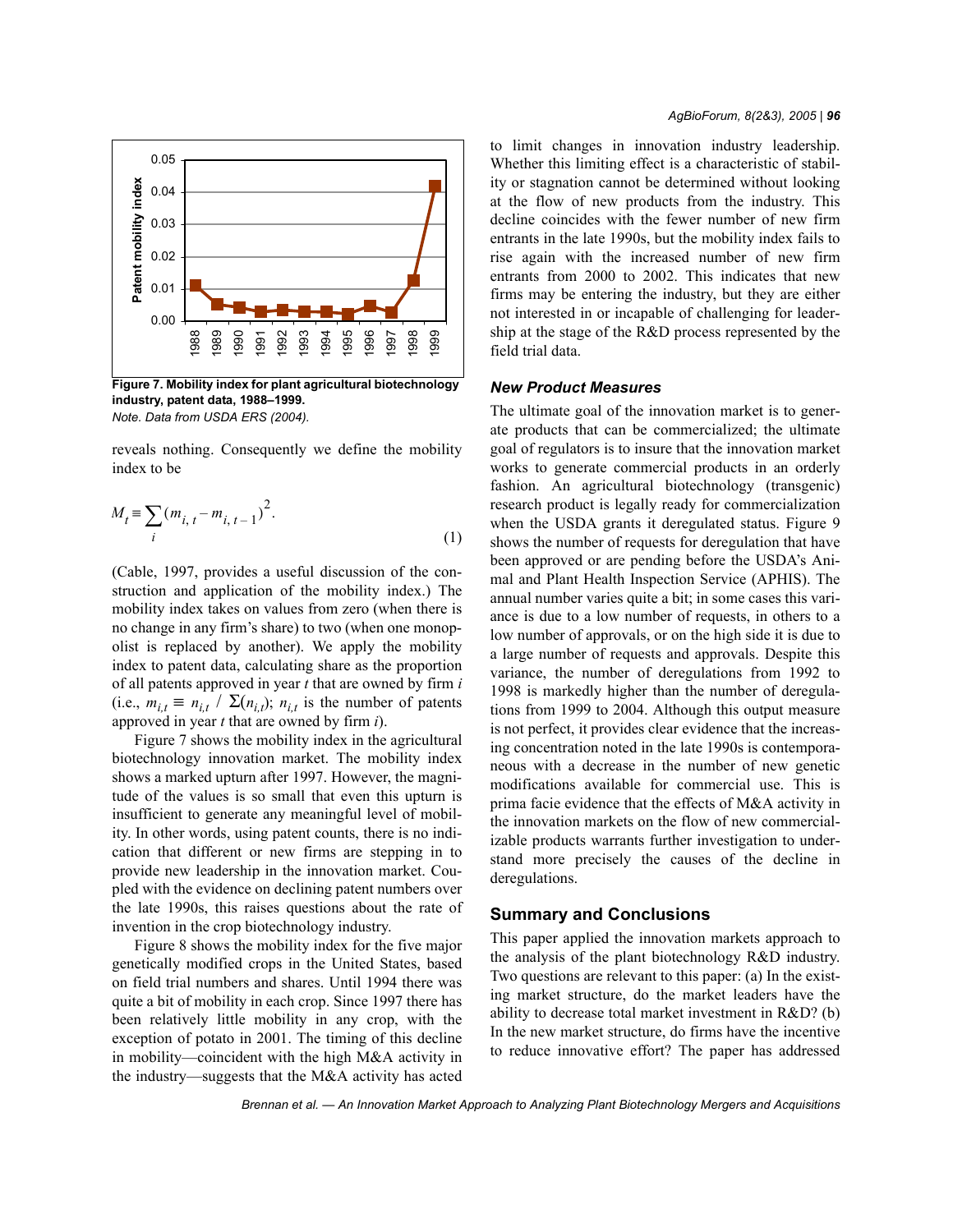

**Figure 8. Mobility indices for corn, cotton, potato, soybean, and tomato, field trial data, 1988–2002.** *Note. Data from USDA APHIS (n.d.).*

these issues primarily by looking at concentration at various stages of the R&D process and the effects of this concentration.

Findings are summarized in Table 2. Concentration measures indicate that the industry is highly concentrated. Mobility indices indicate that this concentration is persistent, because the same few firms dominate the innovation market from year to year. The total number of field trials indicates that innovation concentration by a few firms has not reduced R&D activities for the industry as a whole but has adversely impacted the R&D activities for firms not in the top four. Entry by new firms into the market has increased, but not significantly compared to industry size. Deregulations show a diminished flow of new products forthcoming after 1998 relative to 1998 and before.

The answer to the first question is unambiguously yes: The leading plant biotechnology firms have the ability to reduce the industry level of R&D activity. This is clearly seen in the proportion of R&D activity undertaken by the market leaders. For example, with the top four firms holding almost 50% of the agricultural biotechnology patents, if these firms choose to diminish their efforts to obtain patents then the total patent count would fall, *ceteris paribus*. Similarly, Monsanto itself conducts nearly two thirds of all transgenic field trials conducted in the United States. If Monsanto chooses to decrease its efforts at field testing of new genetically modified crops, then the industry effort in this R&D activity would fall, *ceteris paribus*.



**Figure 9. Number of private-sector deregulations of genetically modified crops approved or pending, 1992–2004.** *Note. Data from USDA APHIS (n.d.).*

More ominously, there is some degree of concentration in enabling patents that allow further research to go forward, particularly in transformation technologies, probably in promoter genes, and possibly in Bt genes. This may limit the ability of small or new firms to commercialize transgenic technologies. The fact that even though the number of new firms increased noticeably in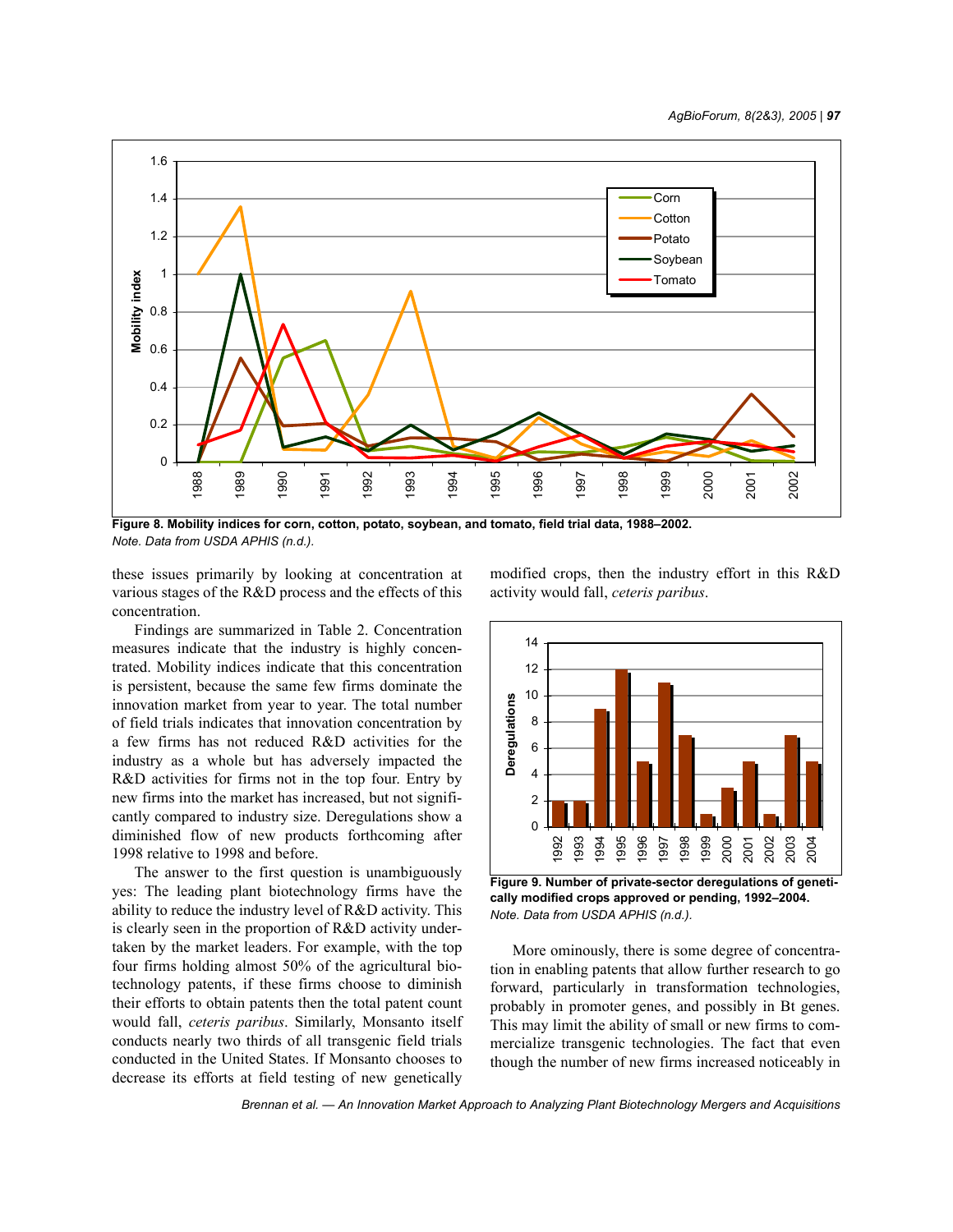2000–2002, but the number of field trials conducted by these firms is negligible, is consistent with this view.

| Impact of industry                                           |                                                                                                                                                          |
|--------------------------------------------------------------|----------------------------------------------------------------------------------------------------------------------------------------------------------|
| concentration                                                | Results                                                                                                                                                  |
| Industry concentration                                       | Increasing in recent years as<br>measured by patent and field<br>trial data. M&A activity has<br>increased the growth rate in<br>concentration measures. |
| Total industry level of<br><b>R&amp;D/inventive activity</b> | Field trials increasing. Patents<br>growing until 1996, then the<br>trend is uncertain.                                                                  |
| Merged firm research<br>activity                             | Ambiguous.                                                                                                                                               |
| Ability of new firms to<br>enter innovation market           | New firm entry increasing.                                                                                                                               |
| Ability for firms to<br>compete for top spots                | Increases in investments make it<br>possible for larger firms to climb<br>to top spots and harder for small<br>firms to compete for top spots.           |
| New products                                                 | Deregulations declined in mid-<br>late 1990s.                                                                                                            |

**Table 2. Summary of results.**

It is unclear whether the new market structure is generating specific incentives to limit the level of inventive activity. Merged-firm research activity and patent activity provide ambiguous answers to this question (Table 2). Field trial activity is increasing and new firms are entering the industry, but investment requirements make it hard for new or small firms to compete for the top spots. It remains unclear whether this is a problem: The small or medium university-related firm that is founded by a research scientist and based on a novel gene construct is probably much better off being bought up by a large firm rather than trying to commercialize its own seed variety. However, the number of deregulations has clearly declined since 1998, coincident with the increasing industry concentration, indicating that commercialization of new crop varieties has decreased. This suggests that large firms are either not buying up small firms with novel genes or are not bringing those genes to market. A continued lack of new deregulations, even after the past few years of increased field trial activity, would be an important indicator of research inefficiency and/or noncompetitive behavior in the plant biotechnology innovation market.

We note that the answers to the two questions posed in this paper are phrased in a *ceteris paribus* fashion. However, in a concentrated industry, strategic behavior is regarded as the norm, so that other firms may respond by increasing R&D activity if, for example, Monsanto chooses to reduce its own R&D efforts. Determination and quantification of such strategic actions is an interesting task that is important to determinations of noncompetitiveness in the industry but requires detailed econometric analysis best left to future research.

## **References**

- Barton, J. (1998). The impact of contemporary patent law on plant biotechnology research. In S.A. Eberhardt, H.L. Shands, W. Collins, & R.L. Lower (Eds.), *Intellectual Property Rights III, Global Genetic Resources: Access and Property Rights*. Madison, WI: Crop Sciences Society of America.
- Cable, J.R. (1997). Market share behavior and mobility: An analysis and time-series application notes. *Review of Economics and Statistics*, *79*(1), 136-141.
- Charles, D. (2002). *Lords of the harvest: Biotech, big money, and the future of food.* Cambridge, MA: Perseus Publishing.
- Dahdouh, T., & Mongoven, J. (1996). The shape of things to come: Innovation market analysis in merger cases. *Antitrust Law Journal*, *64*, 405-441.
- Falck-Zepeda, J., Traxler, G., & Nelson, R.G. (2000). Surplus distribution from the introduction of a biotechnology innovation. *American Journal of Agricultural Economics*, *82*(2), 360-369.
- Gilbert, R., & Sunshine, S. (1995). Incorporating dynamic efficiency concerns in merger analysis: The use of innovation markets. *Antitrust Law Journal*, *63*, 569-601.
- Graff, G., Wright, B., Bennett, A., & Zilberman, D. (2004). Access to intellectual property is a major obstacle to developing transgenic horticultural crops. *California Agriculture*, *58*(2), 120-126.
- Jenkins, R. (1998). Bt in the hot seat. *Seedling*, *15*(3), 13-21.
- Jorde, T. (1995, October). *Antitrust, innovation, and competitor cooperation*. Paper presented at the FTC Hearings on The Changing Nature of Competition in a Global and Innovation Driven Age, Washington, DC. Available on the World Wide Web: http://www.ftc.gov.
- Kesan, J., & Gallo, A. (in press). Property rights and incentives to invest in seed varieties: Governmental regulations in Argentina. *AgBioForum*. Available on the World Wide Web: http:// www.agbioforum.org.
- Lopez, R.A., Azzam, A.M., & Lirón-España, C. (1986). Market power and/or efficiency: A structural approach. *Review of Industrial Organization*, *20*(2), 115-126.
- National Cooperative Research and Production Act. 15 U.S.C. §§ 4301-4306 (1993).
- Oehmke, J.F., & Wolf, C.A. (2003). Measuring concentration in the biotechnology R&D industry: Adjusting for interfirm transfer of genetic materials. *AgBioForum*, *6*(3), 134-140. Available on the World Wide Web: http://www.agbioforum.org.
- Oehmke, J.F., & Wolf, C.A. (2004). Why is Monsanto leaving money on the table? Monopoly pricing and technology valua-